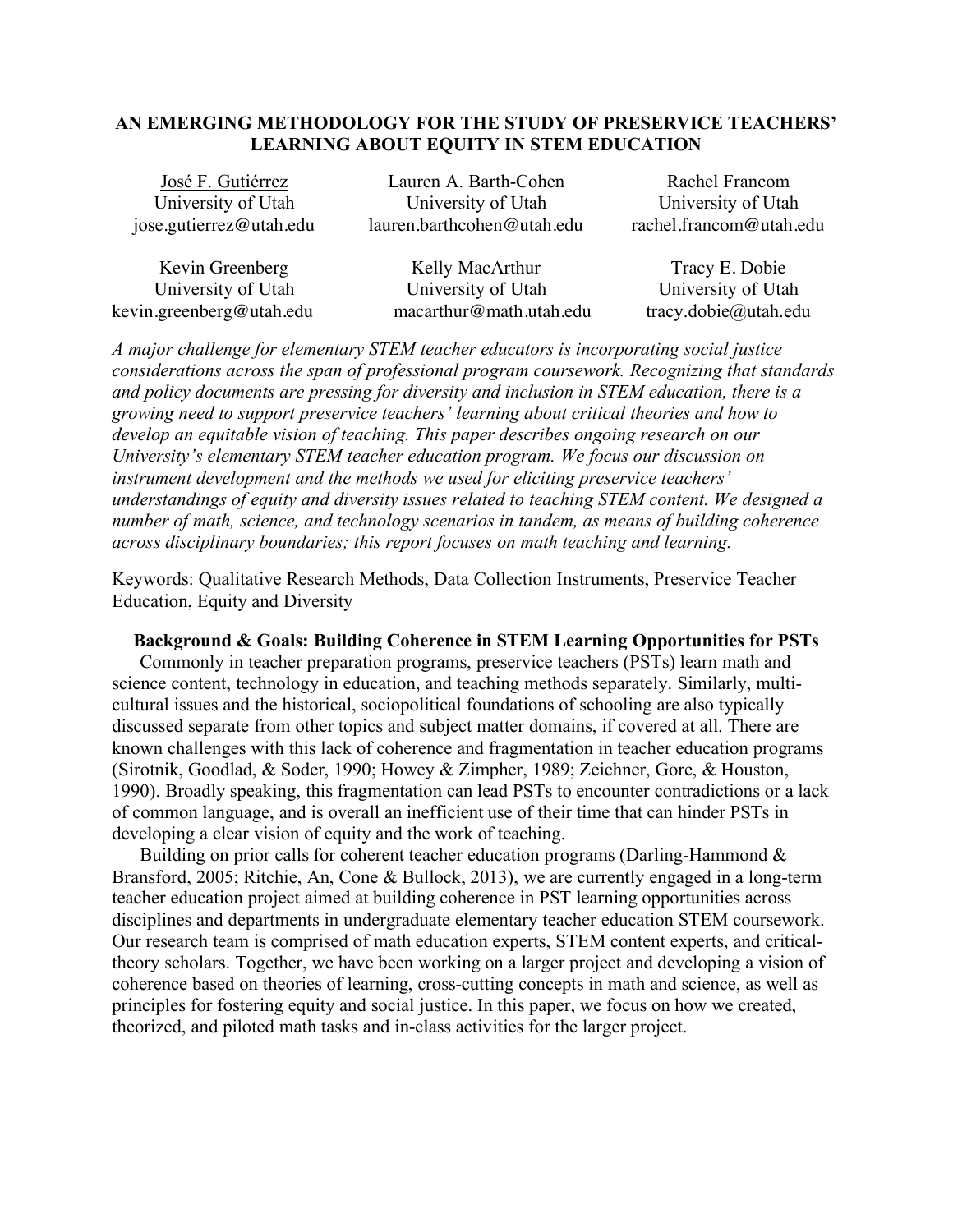### **Approach and Purpose of Study**

Our research team has developed a class activity using a set of hypothetical teaching scenarios. These scenarios feature disciplinary content, student thinking, instructional design, and principles and dispositions around equity and social justice. These activities combine written tasks and prompts for group dialogue, through which PSTs engage in critical discussions that encompasses different aspects of classroom teaching and learning.

Using these tasks and in-class activity, we are collecting data in the form of PSTs' written work and transcripts of group discussions involving these teaching scenarios. With these data, we hope to survey teachers' prior knowledge, experiences, and assumptions pertaining to math content, student thinking, and, equity and social justice in math education. We seek to answer the following questions: What do PSTs already know? What are their productive resources and intuitions related to equitable teaching specifically in math? How do PSTs make sense of complex relational situations that they will likely encounter in future practice?

### **The Design and Rationale for Multi-Discourse Problematized Teaching Scenarios**

During the Fall 2018, the research team designed and piloted instruments for eliciting and analyzing preservice teachers' knowledge related to equity and justice in math education. These instruments involve a number of specially designed tasks, each reflecting a *multi-discourse problematized teaching scenario* (MDPTS). Each MDPTS is a group activity for pre-service teachers and designed to elicit their perceptions and attitudes concerning a hypothetical, yet realistic, classroom scenario. MDPTS design was informed by previous research based on critical and sociocultural theories of math education (see below) and combines different elements highlighting various dimensions of classroom teaching such as content learning, social context, and power dynamics (cf. R. Gutiérrez, 2009).

The MDPTS were loosely inspired by existing work on scenario or case-based assessments in teacher education (e.g., see Shaughnessy & Boerst, 2018; Selling et al., 2015). Each MDPTS was designed to elicit different types of discourses, from about content, to classroom practice, to equity-based dialogue. Where applicable, MDPTS were designed to align with relevant math and science standards for elementary grades. Furthermore, some MDPTS were inspired by scholarship focused on equity, gender, and race in math education (e.g., R. Gutiérrez, 2009; Leyva, 2017; Martin, 2009).

# **MDPTS Example: "Mathematical Equivalence"**

The mathematical equivalence problem presented in this scenario (Figure 1) is intended to build on student prior knowledge, and it creatively combines (and goes beyond) two core standards from earlier grades, namely, CCSS-M Standards 1.OA.6 and 1.OA.7 (National Governors Association Center for Best Practices & Council of Chief State School Officers, 2010). This scenario aims to highlight the intersection of mathematical content, cognition, and gendered dynamics as a means of examining PSTs' knowledge within and across these areas.

Specific elements of "Mathematical Equivalence" were designed by adapting transcripts of utterances and emulating the tone of social interaction and mathematical behavior of students appearing in existing empirical work (Gutiérrez, Brown, Alibali, 2018; Heyd-Metzuyanim & Sfard, 2012). Specifically, it was designed to foreground mathematical content and cognition on the one hand, and gendered dynamics on the other. The psychology literature involving equivalence problems indicates the importance of noticing the location of the equal sign on individual strategy use and learning outcomes (e.g., Alibali, Crooks & McNeil, 2018). The hypothetical student ("Pat") wants to point out the (accurate) location of the equal sign, which is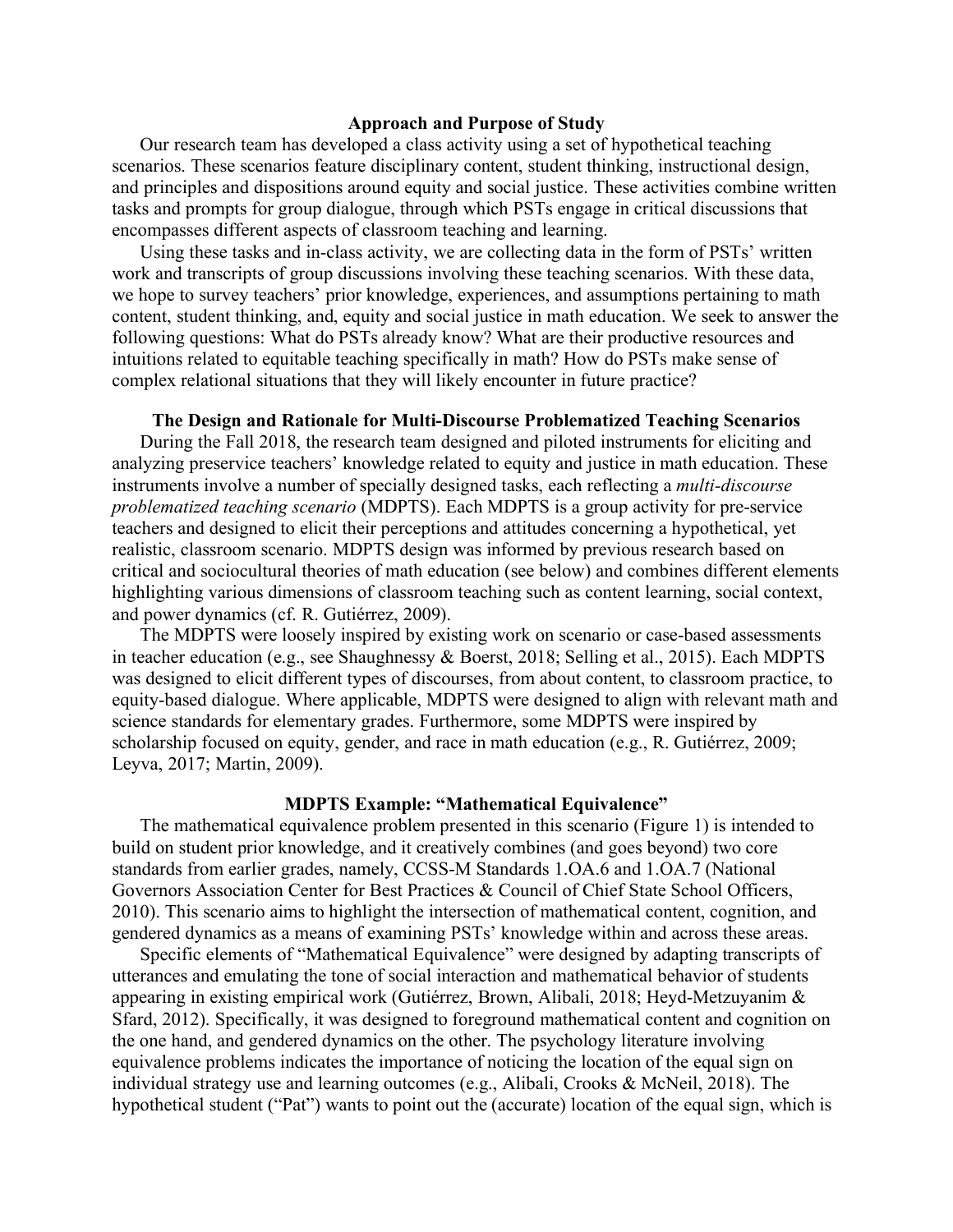the crux of the reasoning exhibited by the students in the scenario. The prompting strategy we chose for this scenario is intentionally open-ended for the PSTs to interpret the mathematical as well as the social factors that shape the interaction. Pat is not gender-identified, thus we hypothesize that the PSTs' interpretations of this scenario will vary according to whether/how they assign a gender to Pat.

| A class of 3 <sup>rd</sup> graders is in the middle of an explorative unit on the equal sign that incorporates the<br>following goals:<br>Accurately notice the location of the equal sign in equations involving addition and subtraction<br>Generate and compare different strategies for determining the unknown number that makes an<br>equation true<br>A group of three students are working on solving the following equivalence problem:<br>$8 + 5 + 4 = 4 +$<br>A teacher overhears the following conversation: |  |
|--------------------------------------------------------------------------------------------------------------------------------------------------------------------------------------------------------------------------------------------------------------------------------------------------------------------------------------------------------------------------------------------------------------------------------------------------------------------------------------------------------------------------|--|
|                                                                                                                                                                                                                                                                                                                                                                                                                                                                                                                          |  |
|                                                                                                                                                                                                                                                                                                                                                                                                                                                                                                                          |  |
|                                                                                                                                                                                                                                                                                                                                                                                                                                                                                                                          |  |
|                                                                                                                                                                                                                                                                                                                                                                                                                                                                                                                          |  |
|                                                                                                                                                                                                                                                                                                                                                                                                                                                                                                                          |  |
| I'm not sure what to do. I'm confused. Do I fill in the blank?                                                                                                                                                                                                                                                                                                                                                                                                                                                           |  |
| This is so easy guys! The answer is just 13.                                                                                                                                                                                                                                                                                                                                                                                                                                                                             |  |
| I don't think it's easy. That was rude Pat.                                                                                                                                                                                                                                                                                                                                                                                                                                                                              |  |
| Plus, I don't think you did it right Pat. I think the answer is 17. 'Cause 8 plus 5 plus 4 is 17.                                                                                                                                                                                                                                                                                                                                                                                                                        |  |
| <b>Rebecca:</b><br>Yeah. That seems smart.                                                                                                                                                                                                                                                                                                                                                                                                                                                                               |  |
| You guys are so dumb. You have to pay attention to the equal sign                                                                                                                                                                                                                                                                                                                                                                                                                                                        |  |
| Don't act like the boss of us. You always act bossy.                                                                                                                                                                                                                                                                                                                                                                                                                                                                     |  |
| Rebecca:<br>I think it's 21. Cause I added it all up.                                                                                                                                                                                                                                                                                                                                                                                                                                                                    |  |
| If you guys would just listen I could teach you how to do it.                                                                                                                                                                                                                                                                                                                                                                                                                                                            |  |
| We can figure it out ourselves. Thanks anyway.                                                                                                                                                                                                                                                                                                                                                                                                                                                                           |  |
| Imagine you are an observer in the classroom. Please discuss the following questions:                                                                                                                                                                                                                                                                                                                                                                                                                                    |  |
| 1) What is the dynamic between the three students?                                                                                                                                                                                                                                                                                                                                                                                                                                                                       |  |
| 2) How do you think the dynamic came about?                                                                                                                                                                                                                                                                                                                                                                                                                                                                              |  |
|                                                                                                                                                                                                                                                                                                                                                                                                                                                                                                                          |  |
|                                                                                                                                                                                                                                                                                                                                                                                                                                                                                                                          |  |

## **Figure 1: MDPTS–"Mathematical Equivalence."**

There are subtle elements that were designed into this scenario which might allude to either stereotypical female or male gender roles in mathematics, which adds further complexity to our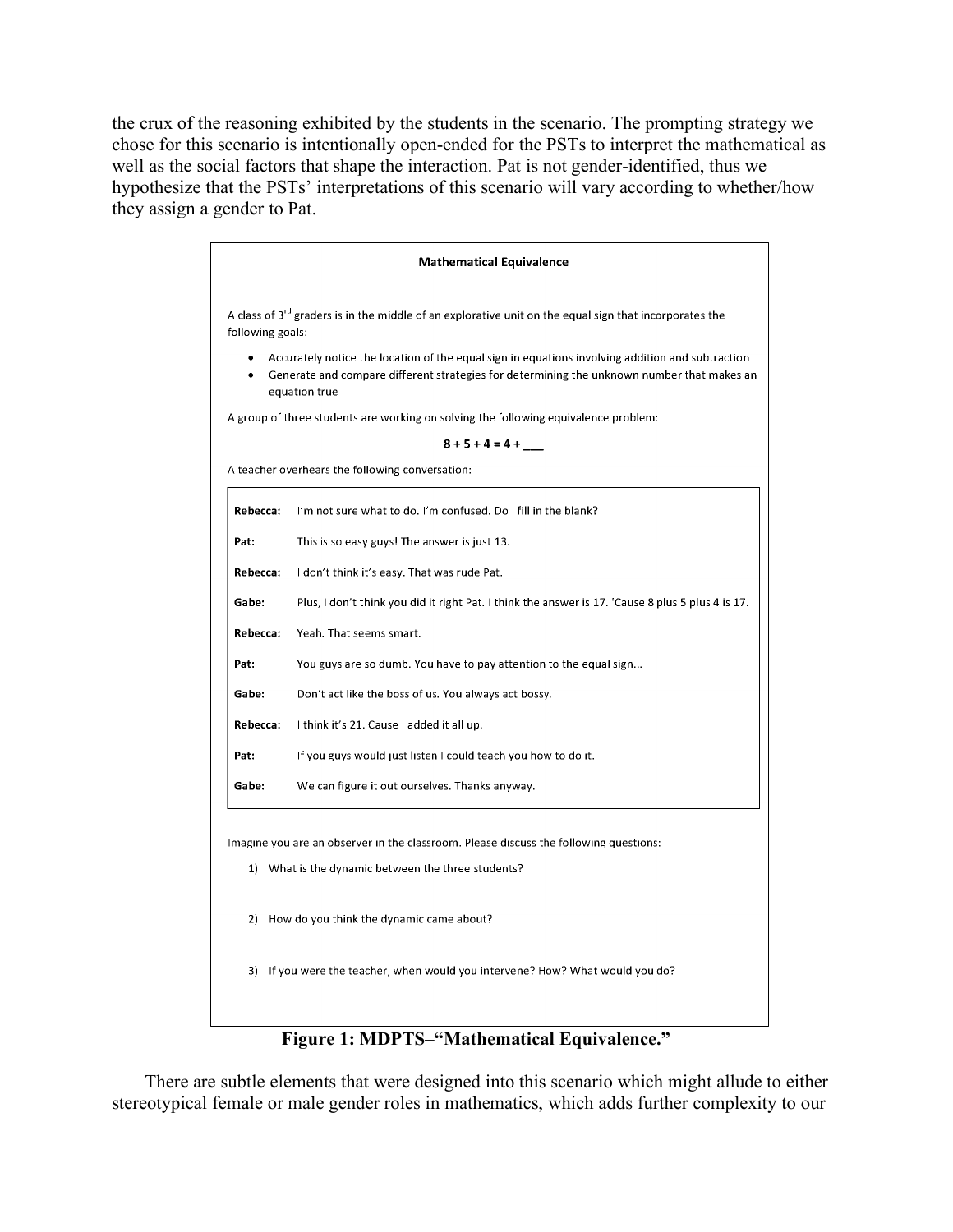analysis of the PSTs' perceptions of gender and math. At first read, one might assume Pat is a boy given the ways "he" asserts himself in the beginning and finds the solution procedure "easy." Yet, whereas these aspects of Pat's behaviors are aligned with dominant narratives of a masculine mathematician (Hottinger, 2016), Pat's behaviors also exhibit a feminine quality that resist this stereotype. Through it all, Pat wants to teach Rebecca and Gabe, and *teaching* mathematics is not typically associated with the historically gendered role of the masculine mathematician (cf. Hottinger, 2016). Another element in the scenario that could elicit PSTs' perceptions of not only gender and math, but also race, is the fact that it refers to Pat as "bossy." The term bossy can be perceived as a gendered as well as racialized term in math contexts (Langer-Osuna, 2011; McGee & Bentley, 2017), and these troubling narratives should be better understood in teacher education.

### **Preliminary Analytic Approach for Examining PSTs' Responses to MDPTS**

We recently collected audio recordings and written work of 15 small groups (2-4 undergraduates in each group) of PSTs engaging with a set of four MDPTS, including the one presented in this paper. We started the process of open coding, reducing data, and articulating a preliminary analytic approach (Saldaña, 2013).

In Figure 2, we provide a few data excerpts of statements made from one group of PSTs during the activity and our tentative codes for those utterances. These data examples are not meant to be "final products," instead they represent our initial step toward a systematic and rigorous analysis and interpretation of our data. We include them to illustrate the range of codes that might be possible that highlight the multiple intersecting discourses elicited from one group of PSTs in response to "Mathematical Equivalence."

| PST 1: [responding to prompt no. 2 in Math Eq.] It came about because                      | <sup>1</sup> STUDENT      |
|--------------------------------------------------------------------------------------------|---------------------------|
| Pat told them it was super easy.                                                           | <b>BEHAVIOR -</b>         |
| PST 3: <sup>1</sup> They were all like Pat you're a jerk! Stupid idiot!                    | <b>JUDGEMENT</b>          |
| PST 1: <sup>2</sup> Because saying it's easy is ob--like ob-ject-ive, right?               | <sup>2</sup> OBJECTIVITY/ |
| PST 3: Yeah, objective.                                                                    | <b>MASCULINITY</b>        |
| PST 2: 'Cause I mean they're like none of them are <i>wrong</i> because <sup>3</sup> eight | <sup>3</sup> STUDENT      |
| plus five plus four is=                                                                    | <b>MATH</b>               |
| PST 3: Is seventeen.                                                                       | <b>THINKING</b>           |
| $PST 2$ : =seventeen.                                                                      |                           |
| PST 1: I don't know if Pat is a boy or a girl but I feel like if they're both              | <sup>4</sup> GENDERED     |
| boys <i>[lower volume]</i> it could have been <sup>4</sup> toxic masculinity.              | <b>DISCOURSE</b>          |
| PSTs $2 \& 3$ : [Laughing]                                                                 |                           |
| PST 1: Just throwing that out there.                                                       | $5$ JEST                  |
| PST 2: <sup>5</sup> Yeah!                                                                  |                           |

**Figure 2: Data with tentative codes for multiple discourses for a group of PSTs.** 

### **Acknowledgments**

This work was funded by the National Science Foundation under Award #1712493.

#### **References**

Alibali, M. W., Crooks, N. M., & McNeil, N. M. (2018). Perceptual support promotes strategy generation: Evidence from equation solving. *The British journal of developmental psychology*, *36*(2), 153.